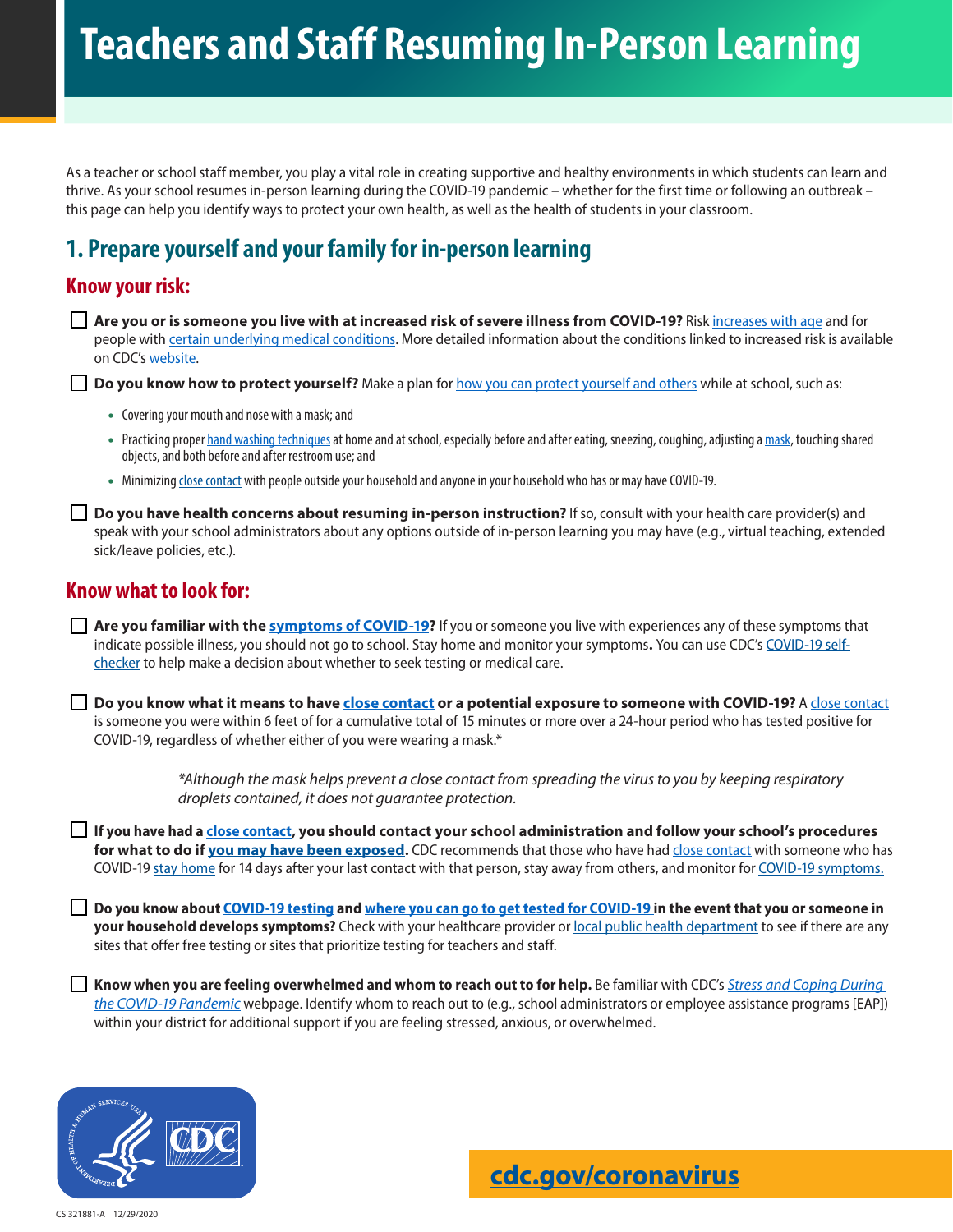## **2. Prepare your students and classroom for in-person learning**

## **Adapt classroom strategies to promote behaviors to reduce spread:**

**Are you and your students required to wear [masks](https://www.cdc.gov/coronavirus/2019-ncov/community/schools-childcare/cloth-face-cover.html) at school? CDC recommends that students, teachers, and staff wear a mask with two or more layers to help [protect yourself and others from COVID-19.](https://www.cdc.gov/coronavirus/2019-ncov/more/masking-science-sars-cov2.html)** Check your school's policy for using masks, and know [when to wear a mask](https://www.cdc.gov/coronavirus/2019-ncov/downloads/community/CFC_Guide_for_School_Administrators.pdf) at school. If masks are encouraged or required, consider the following:

**Identify who is responsible for supplying cloth masks– families, teachers, or the school;** 

- Collaborate with school and district leadership to plan for how to respond to students who do not have a mask or choose not to wear one;
- Plan for how to encourage students to wear masks correctly; and
- Whether you should wear a [clear mask](https://www.cdc.gov/coronavirus/2019-ncov/community/schools-childcare/cloth-face-cover.html) to support students who are deaf, hard of hearing, learning to read, learning to speak English, or those with other special needs.
- Masks should not be placed on children younger than 2 years old, anyone who has trouble breathing or is unconscious, or anyone unable to remove the mask without assistance. [Appropriate and consistent](https://www.cdc.gov/coronavirus/2019-ncov/prevent-getting-sick/how-to-wear-cloth-face-coverings.html) use may be challenging for younger students, individuals with severe asthma or breathing difficulties, or those with special educational or healthcare needs.

**Are there ways you can promote social distancing during classroom instruction or during classroom transitions?** Consider specific teaching methods, activities, and procedures that allow students to remain at least 6 feet apart, while still engaging and interacting with one another.

**Do you have the supplies you need to support hand hygiene and sneeze and cough etiquette?** You and your students should be able to practice frequent hand washing and respiratory etiquette (e.g., covering coughs and sneezes with a tissue) when resuming in-person learning. Consider the following:

- Identify who is responsible for supplying classroom supplies (e.g., soap, paper towels, facial tissues, touch-less trash cans, hand sanitizer, etc.);
- Plan for how to restock supplies when they are running low, including who will you need to contact;
- Plan to support hand hygiene and respiratory etiquette through instructional materials (e.g., lessons, printed posters, videos); and
- Identify [key times](https://www.cdc.gov/handwashing/when-how-handwashing.html) to promote hand hygiene and respiratory etiquette among students in your classroom, and ensure students have access to necessary supplies during these times.

#### **Adapt classroom procedures to maintain healthy environments and operations:**

**Are you able to modify your classroom layout to space students at least 6 feet apart?** Discuss options with your school administrators – they may already have a plan in place. Arrange desks so that they are at least six feet apart and facing the same direction. If classroom space is limited, consider the following:

- Remove extra furniture to allow for more desk spacing;
- If students typically sit at tables in groups, space tables at least 6 feet apart and keep students in the same group throughout the school year;
- Add floor tape, signs, or other visual cues to keep students distanced while in the classroom;
- Optimize educational technology to provide resources to students and for the submission and grading of student work to limit the transfer of papers and other materials among you and your students; and
- Explore options for holding class outdoors or in larger unused spaces (e.g., auditoriums, libraries, convention centers, other available safe spaces in the community).

**Can you reduce the use of communal/shared objects?** Identify frequently touched or shared objects in the classroom (e.g., books, technology, supplies) and consider ways to limit their use, or increase [cleaning and disinfecting](https://www.cdc.gov/coronavirus/2019-ncov/community/schools-childcare/clean-disinfect-hygiene.html) between each use.

**Can you increase circulation of outdoor air?** When weather and air quality conditions allow, check with school administrators about increasing fresh outdoor air by opening windows and doors. Do not open windows and doors if doing so poses a safety or health risk for students (e.g., risk of falling, triggering asthma symptoms).